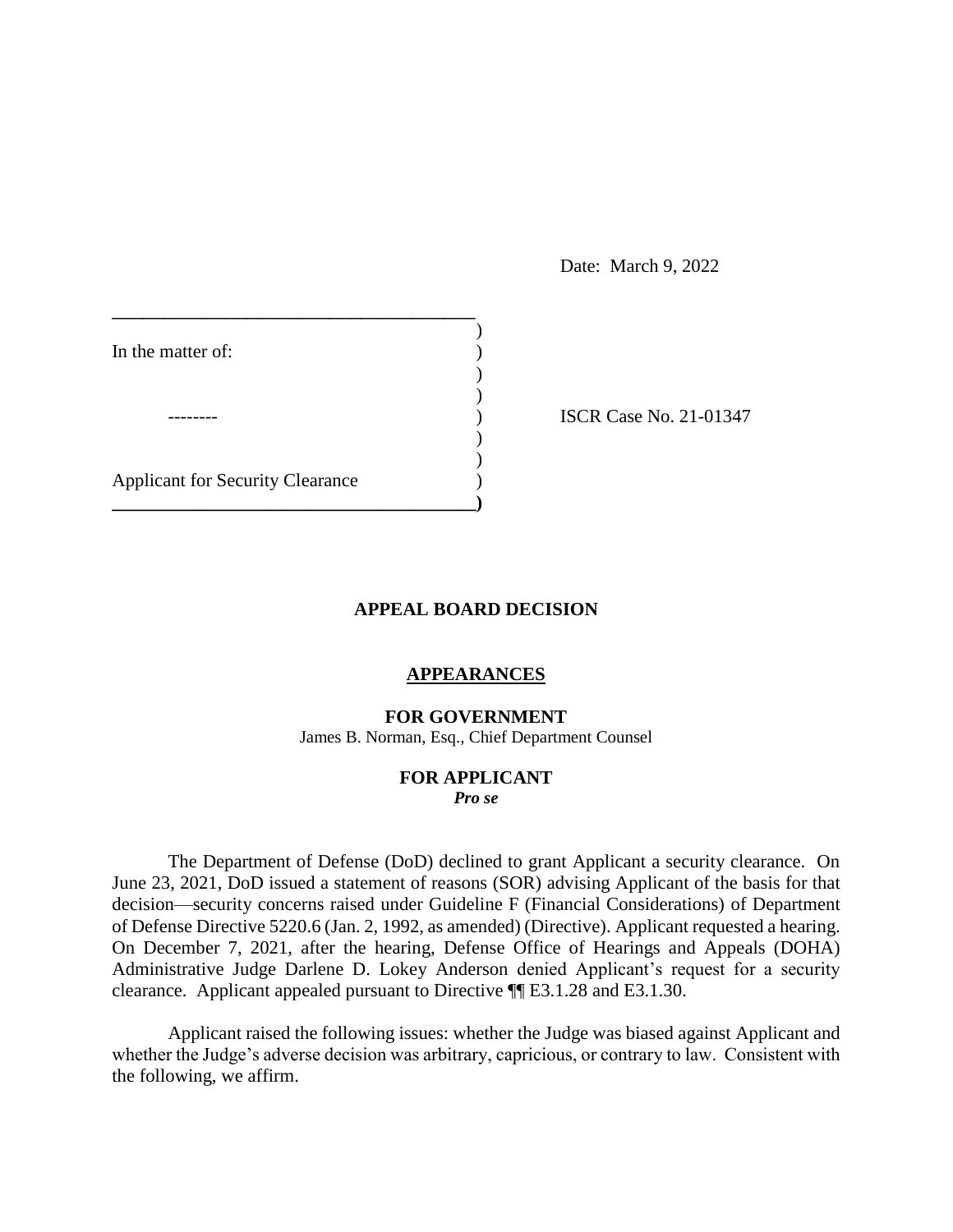### **The Judge's Findings of Fact**

 Applicant's SOR alleges fourteen delinquent debts totaling in excess of \$40,000. The Judge found in Applicant's favor on all but two of the allegations, both of which are owed to the same creditor and arose from the same circumstances, an apartment eviction. One of them was the subject of a garnishment action. the subject of a garnishment action.<br>Applicant's financial problems were related to a job termination in 2018 due to excessive

 tardiness resulting from alcohol abuse. His bills became delinquent, and he went through a difficult divorce. Even before the job termination, however, Applicant's financial condition had been "difficult for a long time." Decision at 2. He was living beyond his means, purchased a house that he could not afford, and had two vehicles repossessed, causing a "snowball effect," with Applicant often worked 60 to 80 hours a week and, "[t]o cope with a difficult marriage, Applicant stated that he 'self-medicated' by drinking excessively." *Id.* at 2-3. In 2004 and again in 2009 Applicant received inpatient care at "reputable inpatient treatment centers." Id. at 5. Though advised to abstain from alcohol, Applicant returned to drinking following completion of both courses of treatment. He entered another facility in 2019 and has abstained from consuming the result that he could not afford the cost of alcohol and drug rehabilitation treatment. *Id*. alcohol ever since.

#### **The Judge's Analysis**

 Though acknowledging Applicant's success in resolving most of his debts, the Judge 7. She stated that Applicant has not yet shown that he can "beat his disease" of alcoholism, which concluded that it is "highly probable" that he will incur significant debt in the future. Decision at has had a detrimental effect on his finances. *Id.* 

 Applicant is drinking, his finances are in disarray. When he goes into treatment, he stops drinking, and cleans up his credit. Applicant has been abstinent since January control . . . Applicant has more work to do to show the Government that he can be Applicant's finances and his alcohol consumption go hand in hand. When 2019, over two years, and his finances have improved and are somewhat under consistently responsible with his financial affairs, in order to meet the eligibility requirements for access to classified information. *Id.* at 8.

### **Discussion**

 Applicant contends that the Judge was biased against him because of his struggles with alcohol abuse. He argues that she relied on this unalleged conduct as a basis for denying him a clearance rather than on a reasonable interpretation of his financial condition. Bias involves partiality for or against a party, predisposition to decide a case or issue without regard to the merits, or other indicia of a lack of impartiality. *See, e.g.*, ISCR Case No. 12-09421 at 2 (App. Bd. Nov. 15, 2017).

 We have considered Applicant's arguments in light of the entirety of the record. As Applicant notes in his Appeal Brief, alcohol abuse was not alleged in the SOR. Department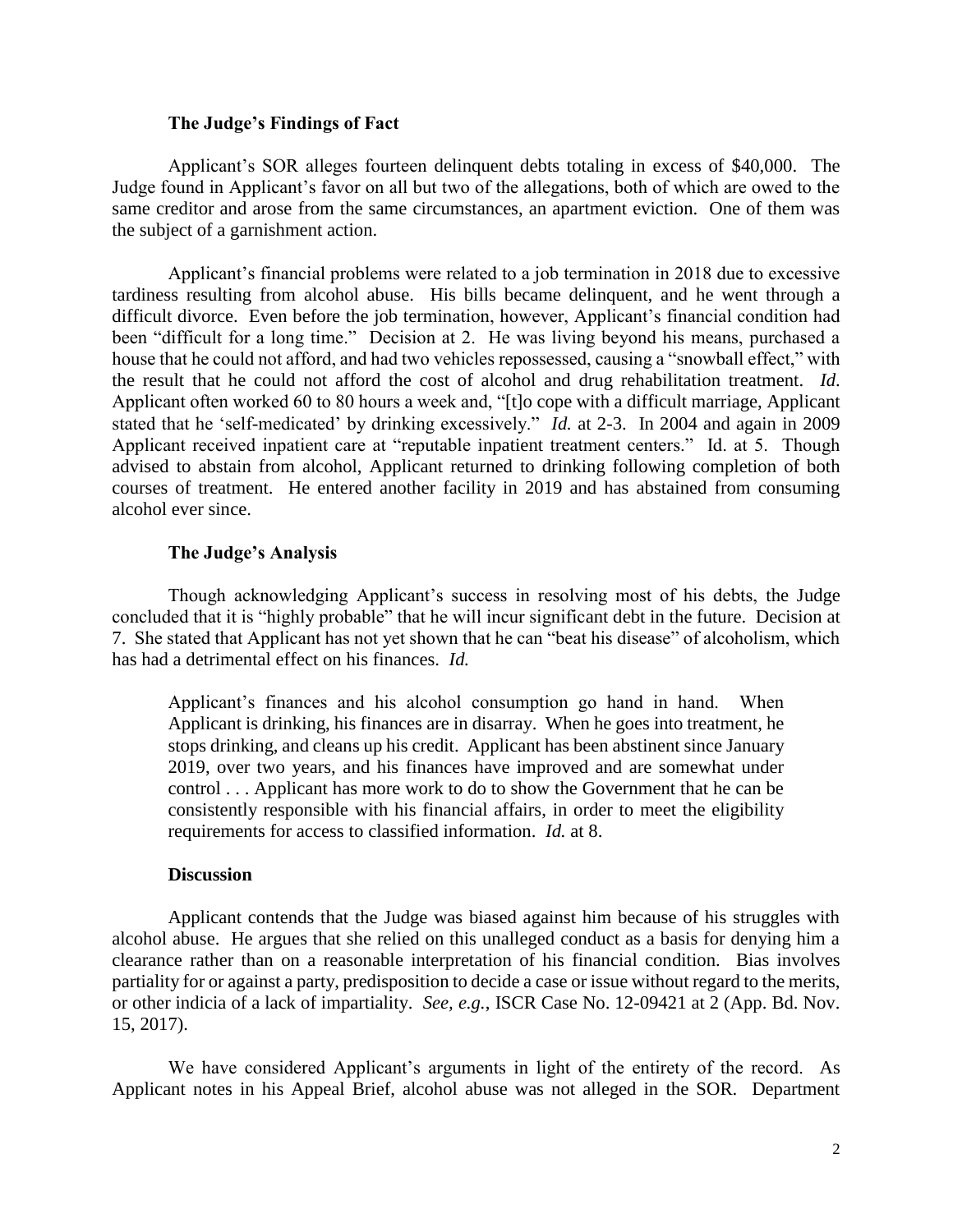Counsel did not move to amend the SOR to conform to the evidence nor did the Judge do so on her own motion, as provided in Directive [E3.1.17. A Judge is precluded from raising security concerns outside the scope of the SOR without amending the SOR and giving the parties a reasonable time in which to prepare to address the amendment. However, conduct not alleged or otherwise fairly embraced by the SOR may be relevant for other purposes: making a credibility to which the applicant has demonstrated rehabilitation; and in performing a whole-person analysis. determination; evaluating the applicant's case for extenuation or mitigation; evaluating the extent *See, e.g.,* ISCR Case No. 15-07369 at 3 (App. Bd. Aug. 16, 2017).

 The reasons underlying an applicant's financial problems are relevant matters for the Judge to consider in a Guideline F case. In conducting a mitigation analysis, for example, it is important to determine if those underlying reasons have been fully resolved or continue to exist in assessing whether the financial problems are likely to persist or recur. "*The Concern*" paragraph under Guideline F highlights the importance of the underlying reasons. It notes that financial distress dependence." Directive, Encl. 2., App. A ¶ 18. The underlying reasons for an applicant's financial 2017) (an SOR is an administrative pleading that is not held to the strict requirements of a criminal indictment and it does not have to allege every possible fact that might be relevant at the hearing). The reasons underlying alleged financial problems remain a relevant line of inquiry and an appropriate matter for the Judge to consider in rendering a decision even though they possibly can be caused or exacerbated by various conditions or behaviors, including "alcohol abuse or problems need not be alleged in the SOR. *See* ISCR Case No. 15-08255 at 3 (App. Bd. Aug. 22, could be, but are not, alleged under another guideline.

 testimony on direct examination. Tr. at 37-41. During this testimony he addressed his drinking problem, its causes, and his attendance at multiple rehabilitation programs. "Q: Can you tell me why you used alcohol or drugs during that time? A: I believe it was to self-medicate and to . . . kill pain, emotional pain . . . during what I would call a very, very difficult marriage and relationship." Tr. at 38. Regarding the SOR allegations, in documents he himself prepared, Response to SOR at 5; Security Clearance Application (SCA) at 35. During cross examination, Applicant acknowledged that the tardiness from work that underlay his job termination was alcohol. Id. at 62, 64. The evidence supports the Judge's findings that Applicant's finances had been stressed for a number of years and that he had twice undergone alcohol treatment after which he returned to drinking, the instance in 2009 at the urging of his now ex-wife. All in all, the record his SOR. The Judge addressed Applicant's alcohol problems both in the context of his case for the evidence as a whole and paying particular attention to the Judge's conduct of the hearing as exhibited an inflexible predisposition against Applicant due to his struggles with alcohol. Accordingly, Applicant has not met his heavy burden of persuasion that the Judge lacked the In the instant case, Applicant himself introduced his struggles with alcohol during his Applicant attributed his financial difficulties to a job termination, and asserted that this firing was due to tardiness resulting from alcohol abuse which, among other things, was impairing his health. affected by his alcohol abuse and that on numerous occasions he had been advised to abstain from supports a connection between Applicant's alcohol problems and the financial concerns raised in mitigation of these financial concerns and as part of her whole-person analysis. After considering reflected in the transcript, we conclude that a reasonable person would not find that the Judge requisite impartiality. *See, e. g*., ISCR Case No. 18-02867 at 3 (App. Bd. Jan. 15, 2020).